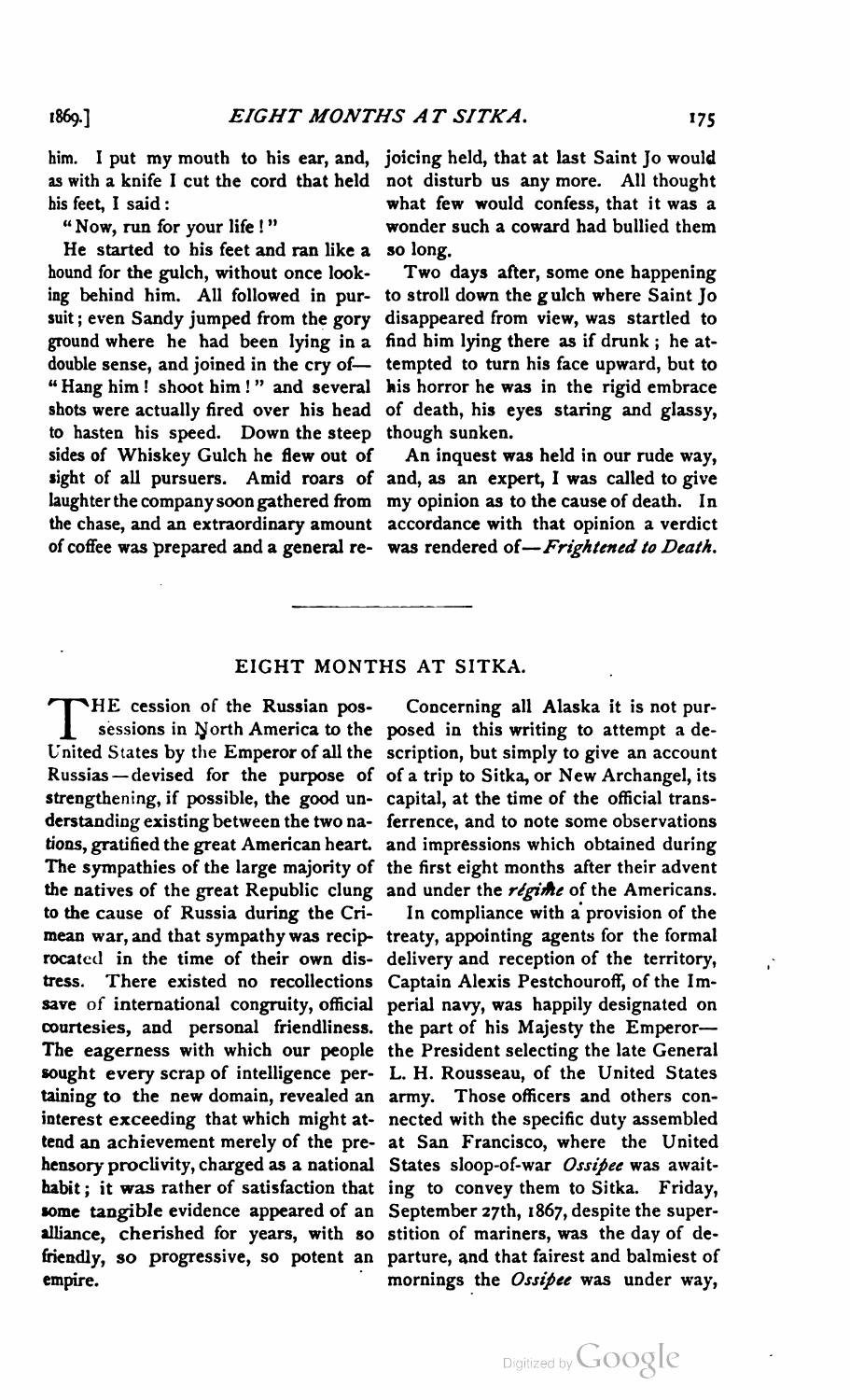bound upon the interesting expedition. Esquimalt is the principal port for Vic Steaming by the flag-ship *Pensacola*, toria, four miles distant, to which a fine her band saluted with the Russian na- hard road leads between fragrant hedges. her band saluted with the Russian na- hard road leads between fragrant hedges,<br>tional livmn and our own familiar airs— by well-tilled farms with fruitful orchards. the officers and crew manifesting an en- and snug cottages with their lawns thusiastic interest in our mission, which "like we 'ave at 'ome," and over the was echoed along the wharves and among long bridges spanning the estuaries, and was echoed along the wharves and among long bridges spanning the estuaries, and<br>the shipping throughout the harbor's into the *city*—once the western seat of extent. Passing through the Golden power of the Hudson Bay Company. Gate out by the Farallones, our course But the quiet of their immense ware was shaped direct for Sitka. Though houses and long wharves betokens that Fresh from the passage from New York the dynasty of that consummate monopo in a paddle-steamer, the soldiers and ly, which had ruled a region equal in excivilians of our party found that aboard tent with the United States, is ending. a screw with heavy armament, breast Tenantless and shabby-appearing build ing the long and grand swell of the Pa- ings in unfrequented streets, stand as cific, they had to endure a new motion monuments to the Cariboo delusion ; but compounded from a roll, a pitch, and a there are some elegant residences. The wallow, and to suffer a relapse of the churches and government buildings are mal de mer : and so distressingly pros- of agreeable aspect, and the natural surtrating was its effect, that the medical roundings and vistas of the loveliest, officers seconded their entreaties to put Our unusual presence and mission was in for Victoria. Accordingly the course was changed, as much to the gratifica-

satisfaction of the sufferers. The sixth morning from departure the topography and resources of Van the ship entered the Juan de Fuca couver's <sup>I</sup> sland — the key to Puget Sound, Strait, which separates by twelve miles the harbors of Washington Territory for the kelp-fringed shore of Vancouver's Island from our Washington Territory, where from the water's edge high up the majestic Olympian range grow stately firs and pines sufficient to spar the terchanging the usual ceremonious visits, shipping of the world. At evening we were at anchor amid the English fleet<br>in that gem of a harbor, Esquimaltshut in by rocks covered with mosses and foliage, then gaudily tinted by the frosts, while over against them were pretty groves, within which, half hidden, are the tasteful residences of the officers, whence winding roads and paths lead out by the government buildings, to which dock yard paint and primness could not im part an official aspect—it all seemed better befitting an oriental than boreal clime. Besides serving as the depot and rendezvous for the English squadron, us in a snug cove at Active Pass. The

tion of the advisers, desirous of enjoying indeed, it would be difficult for an Amer the scenery within the islands, as to the  $\alpha$  ican to suppress expression of his sufficient to excite a fresh discussion ot the political future of British Columbia ; "views," after personal observation of hundreds of miles, and interposed as an irritating geographic wedge in our ex tending coast line. Two days sufficed for coaling and in

when our voyage was resumed, and by the inside passage—nature's safe highway through these tempestuous seas. A drizzling autumn rain had set in, but it was disregarded for the enjoyment of the novel and marvellous scenery—in some places the channels leading under bases of mountains rising abruptly out of the deep waters, till their silvered tops mingled with the mist and clouds ; at others, winding among islets with every variety and fashion of leafy and mossy covering—through strange haunts of wild fowl, until night closed in upon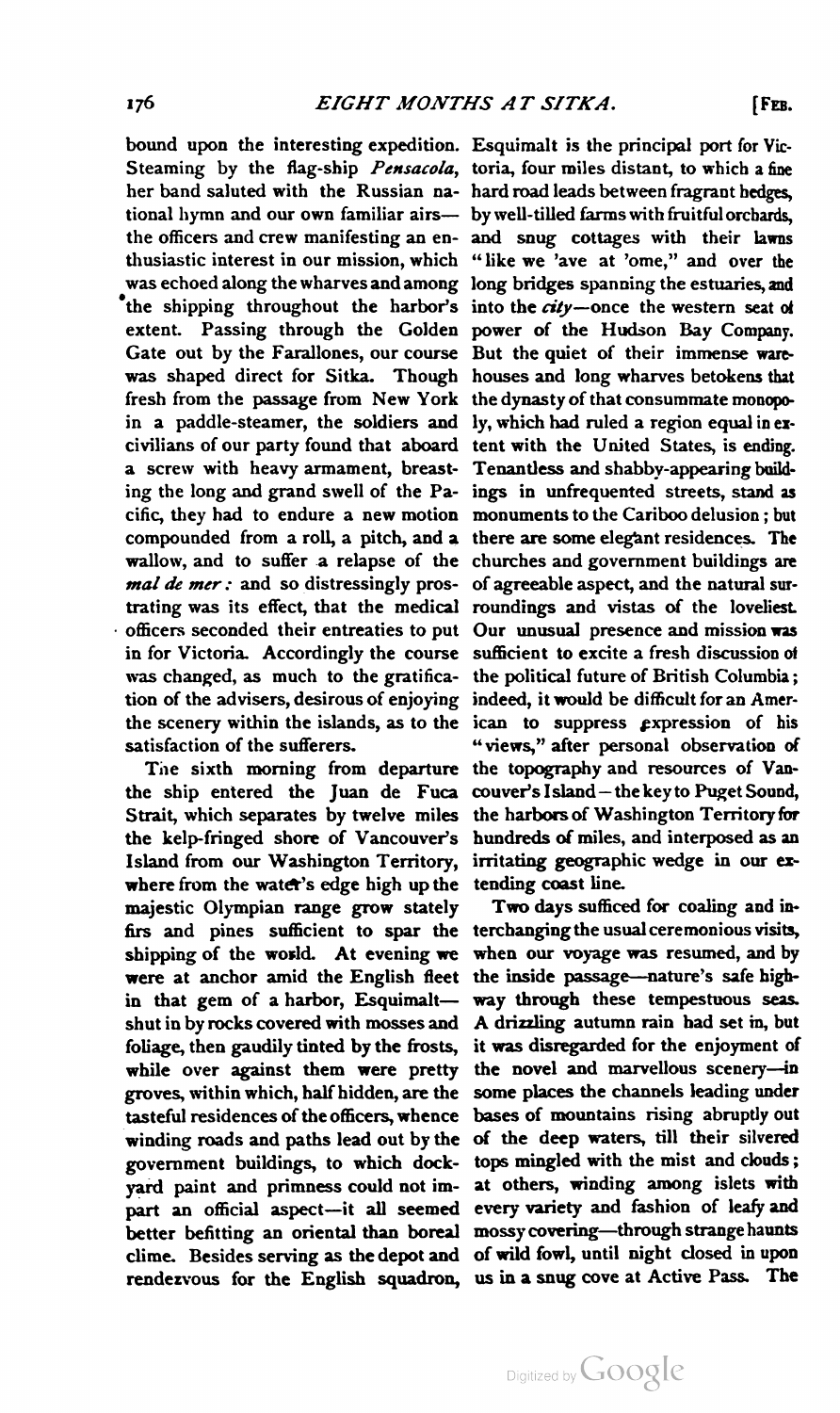next day, Sunday, running through the Gulf of Georgia, the service was read on deck amid scenes of grandeur which seemed hushed in reverent observance, and while the icy peaks were still glow ing in the sunlight, our anchor was let go in Duncan's Bay, within Vancouver's Island. We had next morning to pass a strait, through which the flowing tides run nine knots per hour. Waiting for the favorable moving of the waters, a party landed to try their new guns upon the game which alone possesses the lo cality. After a few hours unskilfully em ployed, a gun and the cornet recalled all persons and boats, and the perilous passage was essayed. But the pilot had started a little too early ; the eddy ing waters were still madly rushing through the narrows, on which our ship was whirled and tossed, unheeding rud der and propeller, as if she had been a toy of cork. Nearly three hours were consumed in making as many miles, through the successive whirlpools and rapids, then the way became smooth, though tortuous, to the night's anchor age in Alert Bay, Cormorant Island. All next day the rain poured down and fogs drew close about, rendering it un safe to proceed. The Indians found us out, as they had at other stopping-places, and came alongside clamoring for whiskey and tobacco—most stultified, un healthy-appearing wretches, and in un couth and untidy garbs ; one with a fur cap and a pelt about his shoulders, the rest of the body bare ; another in high boots and an old bit of carpeting—red and black paint completing the cover ing; the squaws attired even more fan tastically—some in the cast-off garments left them by miners the spring before ; one crumpling around her, in the canoe, the largest size tilting hoop-skirt—the necks of all shingled in with beads. The distortion of their heads was the most repulsive. Lower down among the islands were the *flat-heads*; here, the standard of beauty is the sugar-loaf-

produced by tightly bandaging the head in pappoosehood—and the height of squawish loveliness, about twenty-one inches from chin to apex of cranium. Rubber-cladding ourselves, we landed to visit a burial-place near. Some years since, many of the tribe were swept off by small-pox. Where the vic tim was seized, there, supplied with food and water, but unattended, he was left to live or die. After the abatement of the epidemic the corpses were burned and the ashes collected in little boxes cov ered with blanketing, and lashed up among the branches of the trees. Be sides this species of sepulture, their favorite chief was placed in a mauso leum of hewn logs, about twelve feet square, with blankets nailed over roof and sides, which, now mouldy and wormeaten, were dropping off. In the centre, upon a trestle, was the rude box in which the body was closely doubled, and around it were deposited such per sonal effects as hunting, fishing, and culinary apparatus, clothing, trinkets, etc. The trees surrounding had been cut away, save one, from which the branches were lopped ; from its top the remnant of a pennant was flying ; at its middle was fastened a board bearing his " crest," and lower down another, inscribed with hieroglyphics, possibly a flattering epitaph. In front of this sepulchral wig wam, and driven into the ground about three paces apart, were slabs hewn to resemble sentinels, with blazings for features, and about, as it were, the shoulders, pieces of blanketing were wrapped. A number of canoes of differ ent sizes and fashions, drawn up in line, were rotting near.

After the storm had ceased we crossed over a portion of Queen Charlotte's Sound, an unsheltered stretch of thirtyfive miles, and the anchorage at night was in Safety Cove, around the points of Calvert Island. Surfeited as we were with magnificent scenery, the beauty of this spot exacted lively expression from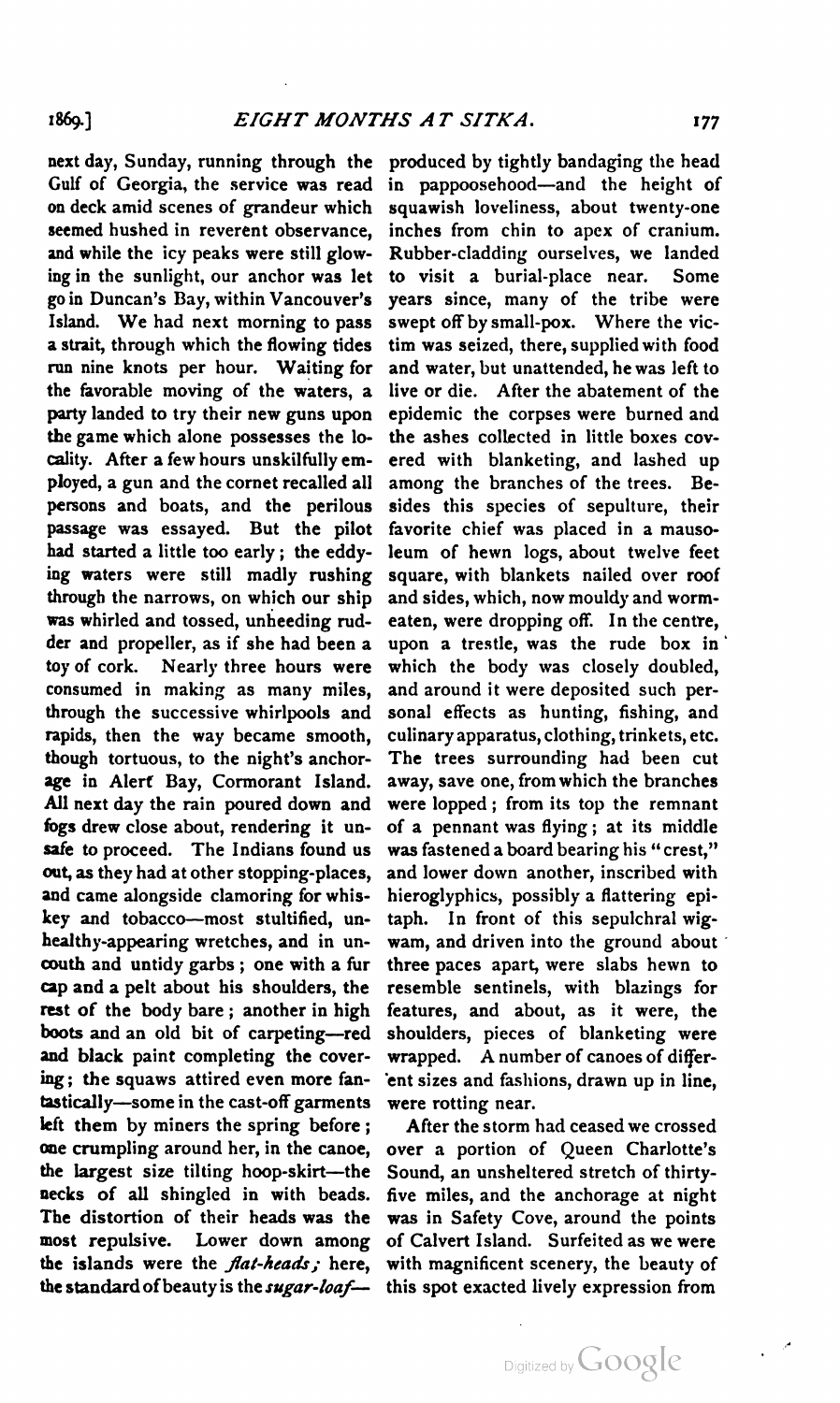out, as it were, from the mountain's side of this tribe seemed vastly superior ; <sup>a</sup> as a hostelry for benighted ships: the process of *enlightenment* has unques waters of the little basin teeming with tionably been going on among them, fish and fowl, and the thick woods with dating from the establishment of the game, while down the mountain's sides post. Their squaws do not distort the game, while down the mountain's sides post. I heir squaws do not distort me<br>noisy cascades descended—never could head: but the fashion is to make a slit have been found more superb a wild, through the under lip, parallel with the Our next harbor, Carter's Bay, was mouth, in which, in early years, a silver also a beautiful one, but less secure, stylet is worn, but the aperture gradual The night was wild, and through the ly dilating the old dames come to sport a gorges the "willi-waws" would come plug of bone or wood (technically, laswooping down, straining our cables  $bref$ ), of an inch of two in width, and of and lashing the little bay into foam. half that thickness. In their employ Through Finlson's Strait and Grenville ment of cosmetics, red paint is streaked Sound, next day, the panorama on either on the scalp at the parting of the hair, Sound, next day, the panorama on either on the scalp at the parting of the hair,<br>hand surpassed all heretofore enjoyed— and smeared over eyebrows, nose, and<br>it was the region of mists and rainbows chin—a few radiating line it was the region of mists and rainbows chin-a few radiating lines of black and waterfalls. Starting amid mountain- from the eves consummating their irrepeaks elevated from 1,500 to 2,000 feet, or, as it seemed, from the clouds them selves, hundreds of silvery and ribbon- for two hundred and fifty miles through like rivulets wound down over rocks, a labyrinth of channels in the Prince of through mosses and trees ; lower down, Wales Archipelago and Clarence Strait, from rocky reservoirs, larger streams containing numerous snug retreats, one rushed foaming forth, took a Niagara- of which afforded us refuge for thirty like leap, then roaring on over lesser hours while a storm raged. Passing by falls, plunged seething into the tide. Cape Ommaney into the broad ocean By scores and hundreds could these still bounding under the pressure of the cascades be enumerated. For two days late gale, our destination was seventy we were weather-bound at Fort Simp- miles distant : but the Ossipee, washing son, the northernmost post of the Hud- her own decks and striking her own son Bay Company, and questionably bell, was twenty-four hours in reaching proximate to the parallel fifty-four de- it. The morning was clear and mild, grees forty minutes. Surrounding the as heading toward the concave line of fort is the village of the Chimpseans, bright, snow-crested mountains we en fort is the village of the Chimpseans, bright, snow-crested mountains we en-<br>whose lodges present a most novel he- tered Sitka Sound—passing in under raldic system and style of ornamenta- that most distinctive of landmarks: the this manner is expressed all the family downward with almost geometric regularity and tribal crossings—the "bar" sinis- larity are the deep governed by

every beholder. A deep nook scooped pared with those met below, the Indians

tion. Above and -around the oval hole extinct volcano Edgecombe, with its of entrance to each is rudely carved a cone 2.800 feet: crater, 280 feet deep, grotesque representation of some ani mal or animals—the "crest"—and in three miles in circumference, and nearly ter predominating. In addition, before the lava less than a hundred years ago. each chief's or first family's lodge is From the base, till meeting the snow erected a huge spar covered from top half-way up, evergreens grow evenly as if to bottom with figures of men, beasts, cropped by gardening rule.<br>
birds, fishes, reptiles—all conglomerated, is alway miles, mide at this contagen Into one grand *chef d'œuvre*. Com- and Sitka fourteen miles distant. Slow From Fort Simpson our course led mal or animals-the "crest"-and in filled with snow. From its rim, radiating larity, are the deep gorges scored by birds, fishes, reptiles-all conglomerated is eleven miles wide at this entrance,

Digitized by Google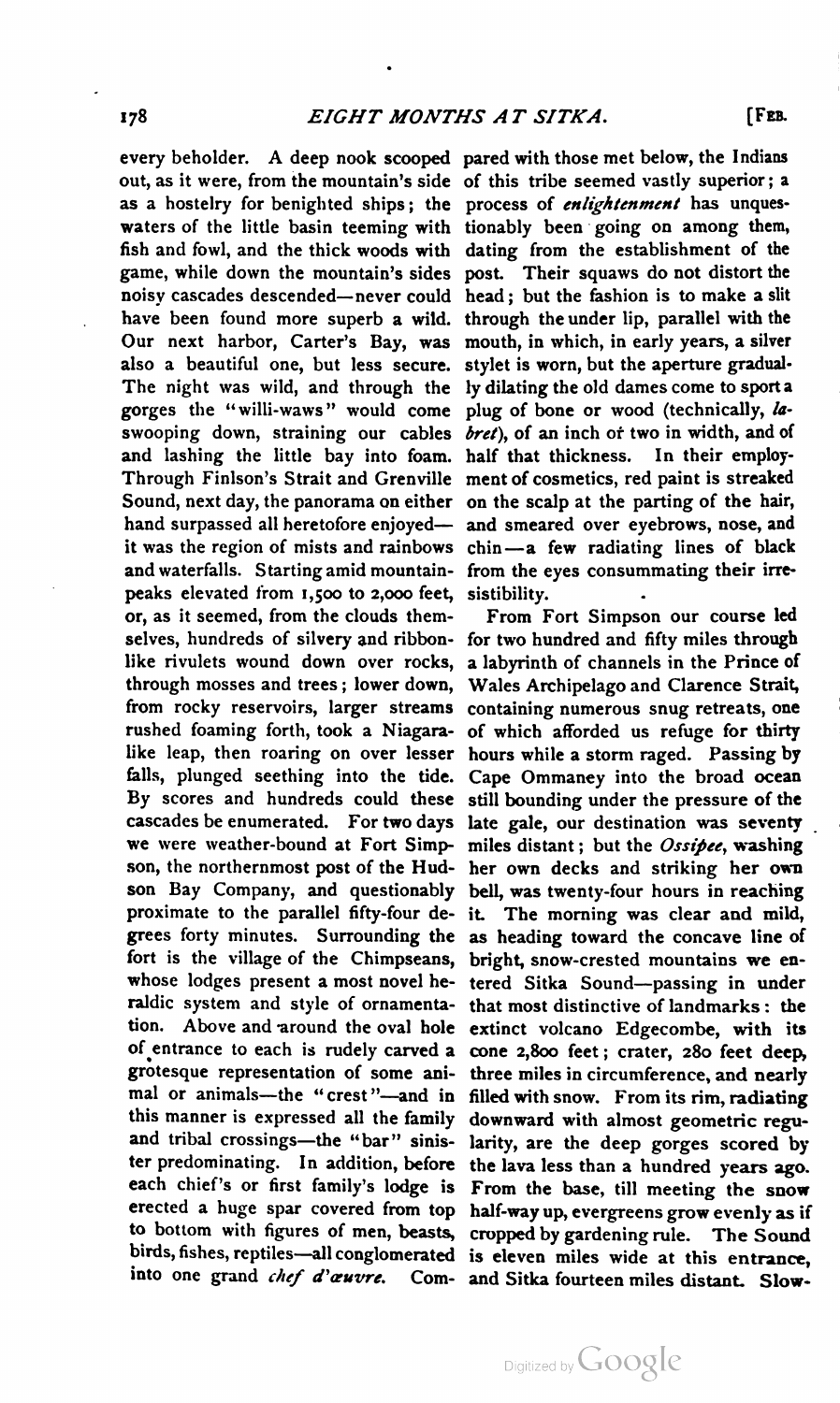ly working our way in between lines of Russian garrison, on the little plaza, breakers, and in such deep waters that lead and anchors are alike useless, we glided through a gateway left in the maze of islets which form a perfect breakwater —and there, nestled under the beetling mountains which circum scribe three -fourths of the vista, on marshy lowlands (comprising, perhaps, one thousand acres), was Sitka.

And what a wonderful prospect was opened-the amphitheatre of mountains, surmounted by masses of ice and snow, with striated sides, suggestive of avalanches ; the chains of symmetric cones of volcanic type ; the lesser and graduated spurs, with vestures toned from the gray moss that pushes out under the glary ice, through the differ ent depths of perennial green, to the neutral hues of the annual leaves still clinging to the gigantic trees at their bases. And tumbling down through rocky passes, and rushing on between banks thickly hedged with alder, the Indian River pours its cold and spar kling water out into that pebbly bay, as peculiar in outlines and intricacies as it is unequalled in beauty by any port of which tourists write, or sailors sing. The harbor is marked out and main tained by triple rows of islets lappingly interspersed, which stretch before the town, leaving a channel about three hundred yards wide, within which all vessels must moor, with anchors from each bow and quarter. Here, intricately tied up, we found the United States ships, Jamestown and Resaca, sent thither for climatic purification, after their scathing by yellow fever at Panama ; the trans ports with our troops aboard ; and not an inconsiderable fleet of merchantmen flying the bunting of many different nations. After many tedious evolutions the Ossipee was finally secured, Friday, October 18th, three weeks from day of departure from San Francisco. That same afternoon our troops were disem barked and drawn up alongside the

left upon the table-rock on which is the Governor's residence. The Commis sioners, attended by officers of the ser vices of their respective countries, ad vanced to the flag-staff; Captain Pestchouroff ordered the Russian flag hauled down, and thereby and with brief decla ration transferred and delivered the ter ritory of Alaska to the United States ; the garrisons presented arms, and the Russian batteries and our men-of-war fired the international salute ; a brief reply of acceptance was made, as the stars and stripes were run up and simi larly saluted—and we stood upon the soil of the United States.

The town of Sitka, founded in 1799, contained at the time of transfer less than a thousand inhabitants, and, in its every appearance and arrangement, was totally un-American. There was this uniformity and appearance of order only —that the government buildings, which comprise the Governor's resi dence, See-house, club-house, hospital, barracks, and warehouses, were very large and constructed of ponderous hewn logs, painted yellowish and roofed with red metal. The other buildings and residences are also of logs, and smaller, but unpainted, and straggled along one street or thoroughfare. Adding to the general incongruity of arrangement, there was commenced, when the fact of the cession became public, a sand wiching in, ad libitum, of rough board shanties for Jewish traffic, numerous flaring saloons, and other structures for congruous purposes. In the centre of the town, the one street bifurcated around it, stands St. Michael's, the Ca thedral of the Oriental or Russo-Greek Church, built also of logs, painted white, with bright-green roofings; dome and spire surmounted by the dis tinctive triple cross ; the tower con taining a chime of bells ; on the north ern and head wall is hung a large and weather-beaten painting of St. Michael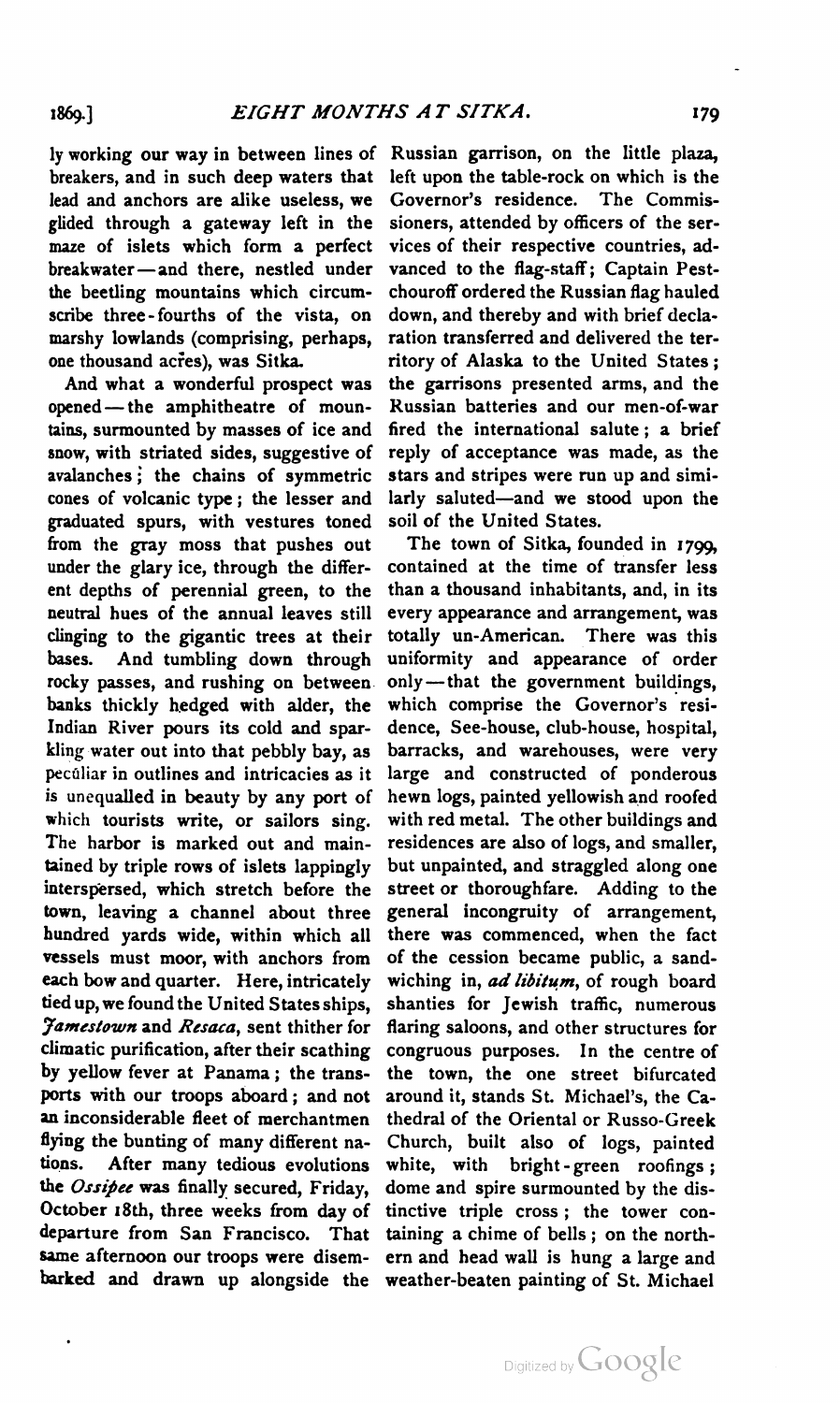chapel for Indians, and a Lutheran tween the domiciliary apartments and meeting-house is used by the post the dreaded external air; instead of chaplain, or serves for general assem- stoves, one or more cylindrical brick blies. There is a square enclosure furnaces heat and encumber each room, containing willows and firs, and upon a Mats, pieces of thick carpeting, or robes high rock in the centre a sort of pagohigh rock in the centre a sort of pago- of fur, are disposed in places, but not da—this is known as the Princess's entirely covering the floor; the furni-Garden. A few buildings in by-ways, ture, of rich material though cumberand some venerable hulks drawn up on some ; the piano, an indispensable artithe beach, complete the general features cle ; numerous mirrors and pictures of the settlement. There is a beacon panel the walls. Across an upper corner atop of the Governor's house, and there of each apartment is placed a small paintare numerous workshops, and a strong ing of our Saviour, the Virgin, or heads wharf, with stone steps, suited for the of Saints, surrounded by gold or silver tide which rises some sixteen feet ; but filigree; and no Russian home but prethe foregoing enumeration will suffice sents this token of their faith. The for a description to which more minute- upper part of the Governor's house was

the Empire, had been swayed almost as cing, cards, and billiards, relieved the <sup>a</sup> separate monarchy : its potentate— monotony of the hyperborean nights, a separate monarchy: its potentate— monotony of the hyperborean nights, the Fur Company—whose Court was at At such times the varieties and quanti-Sitka—any policy or interest at variance ties of substantial refreshments and with its rule—rank treason. Emigration choice wines and liquors would astonish and enterprise, other than for its estab- dyspeptic Americans. Tea of delicious lished purposes, were restrained. The flavor seems constantly prepared, and <sup>a</sup> Imperial Governor was salaried by it ; tumbler of it, placed in a saucer, is prehis administration subject to the Com- sented to the caller, and to the visitor, pany's approval ; tenure of office, posi- repeatedly ; the cheroot, which follows, tions, and all but life, subservient to it. is enjoyed alike by both sexes. The Still, to all appearance, the reign was transition from this society to the congrateful to the inhabitants, and the dition of the lower order is very abrupt, change of dominion distrusted. The The employés comprised Russians, cre-Prince Maksoutoff, for gallant services oles, and a large class with bloods inin the Imperial navy, had succeeded to terminably mixed. Their pay was small, the governorship, and possessed the and requirements few ; small rooms, confidence and affection of all classes, proportioned to the numbers in the fam-Among the subalterns and in the church ilies, were allotted, free of rent, in the unestablishments were persons of rank tidy barracks ; medical attendance was and refinement. Many speak the Eng- provided, and schools, and an asylum lish language, nearly all either French for orphans. Their rations were issued or German, and a well-selected library daily ; whatever else was required could was accessible to all. In their domestic be purchased at low rates—established was accessible to all. In their domestic be purchased at low rates—established establishments were observed the ele- at St. Petersburg, and paid for with the gancies of society, and the comforts sheep-skin money : their only circulatand luxuries abundantly possessed, ing medium. The common winter garb Pleading guilty to a solecism upon their for the men is a long sheep-skin coat hospitality, most cordially exercised, <sup>I</sup> worn will note some few peculiarities. One "With the skinny side out and the woolly side in;"

and the Dragon. At the palisades is a or more antechambers interpose beness cannot add interest. arranged for a theatre, and, at their nu-Russian America, so isolated from merous gatherings, plays, music, dan-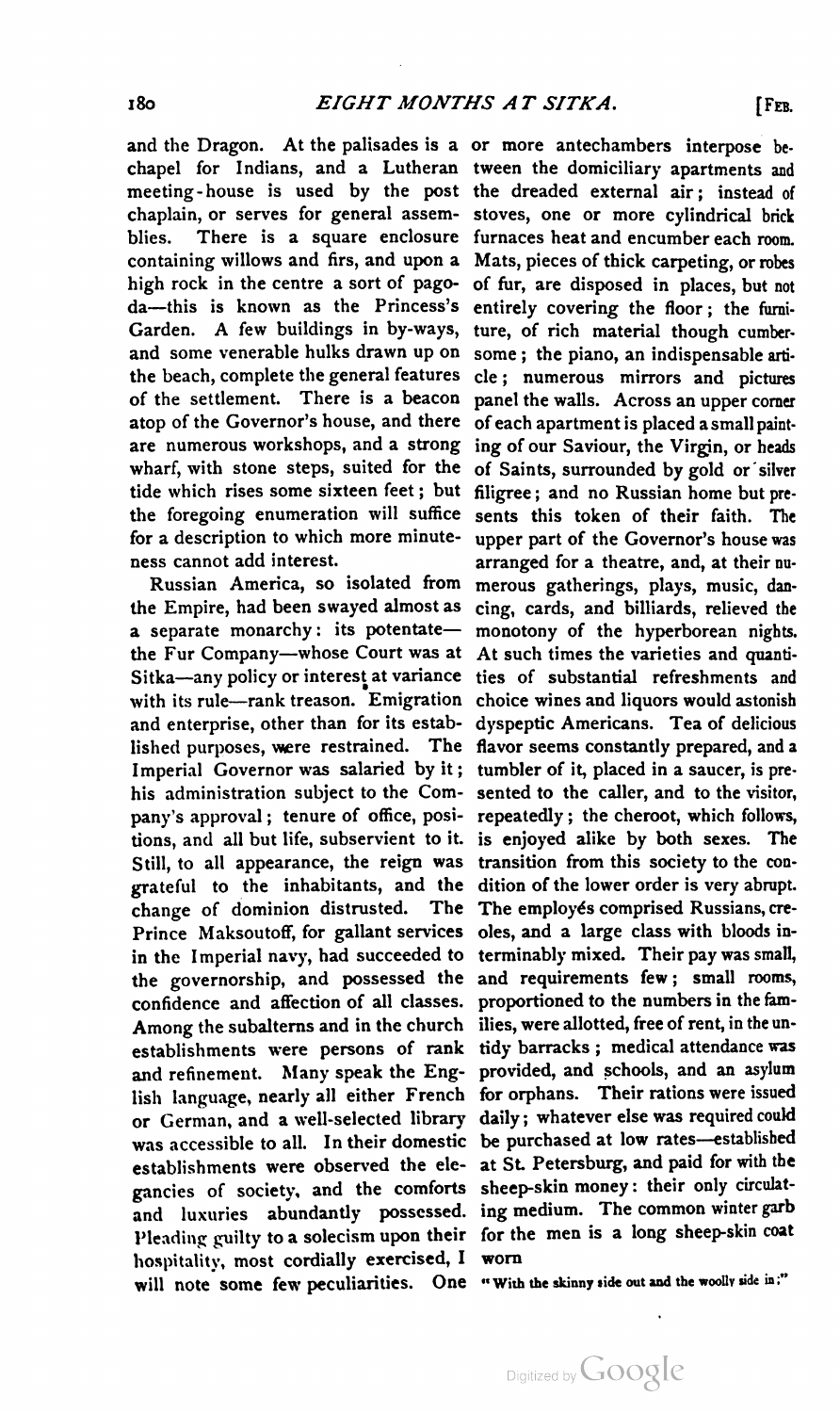for the women, robes of cheap and mixed principal events in the life of our Sa furs, though on festivals there are as struggling attempts at finery as may be elsewhere observed. The church cal endar provides over a hundred holidays, which they honor and enjoy proportionate to the amount of vodki procurable; but whether from temperament or disci pline, it seems to excite in them suav ity and subordination, rather than in civility or riotous conduct. But, though passing their simple lives in such a se cluded place, it does not follow neces sarily that innocence and modesty are their especial characteristics. A large bathing establishment is kept for the employe's (all classes must enjoy their bath every week or alternate ones), to which it is not uncommon for parties to resort regardless of sexual distinctions. That super-heated, steamy, sudsy, birchtwig-flagellating process called a Rus sian bath, must be too generally under stood to warrant a description of the torture submitted to by the writer in fully acquainting himself with the insti tution.

The Oriental Church, integral in the authority of the Empire, maintained an establishment at each of the Fur Com pany's posts. It is represented here by a bishop, three priests and two dea cons, who, with numerous acolytes, serve in the cathedral church. Those in the two lower orders of priesthood may marry-but for once; celibacy, however, is required of <sup>a</sup> bishop—that he has never married or is a widower. From its exterior, one is unprepared for the richness of decoration within St. Mi chael's ; vessels of gold, inlaid with precious stones ; candelabra and other implements of silver; rich paintings within embossings of silver and gold. The sanctuary, occupying the head of the cruciform edifice, is shut off at times during the service by curiously ornate and latticed folding doors — in ornate and latticed folding doors  $-$  in either arm a chapel—within the dome,

silver bas-relief representations of the the Apostles till now. Holding to the viour. The vestments in richness and design are in perfect keeping ; and the flowing locks and beards of all holding holy office impart a fitting feature in the ceremonials. A service continues seldom less than two hours, and is al most entirely antiphonal ; instruments of music are never employed, but often the chiming of the bells adds consonance to the responses of the choristers and the impressive ritual. If a sermon is given, it is very brief and read by an acolyte from <sup>a</sup> printed book—none " for the times " are issued by the sacred synod. There are no seats in the church ; the men stand in one part, the women in the other, side by side, prince and fisherman, officers with sailors and sol diers, Russian and half-breed, factor's wife and servant, all earnestly and de voutly rendering worship and honor to the Holy Trinity. On special festivals, the floor is strewn with evergreens, and wreaths and banners and ribbons are additional decorations ; the profusion of candles floods the building with light, and at all services the air is heavy with incense. The genuflections are frequent and extend to touching the forehead to the floor. In Lenten time when the lights were dimmed and all was expressive of woe, and night and day the services scarcely intermitted, priests and con gregation would remain for many minutes with faces to the dust murmuring their penitential supplications. The service is essentially symbolic, and though rendered in the Sclavonic tongue, its significance cannot be misunderstood nor its gorgeous richness unappreciated. What if there may have been gathered " accretions during the Dark Ages, from its contact with ignorance and heathen ism," reverence cannot be withheld from the Eastern Church, most venerable for its antiquity in the world, and which has kept up a succession of bishops in the same sees from the time of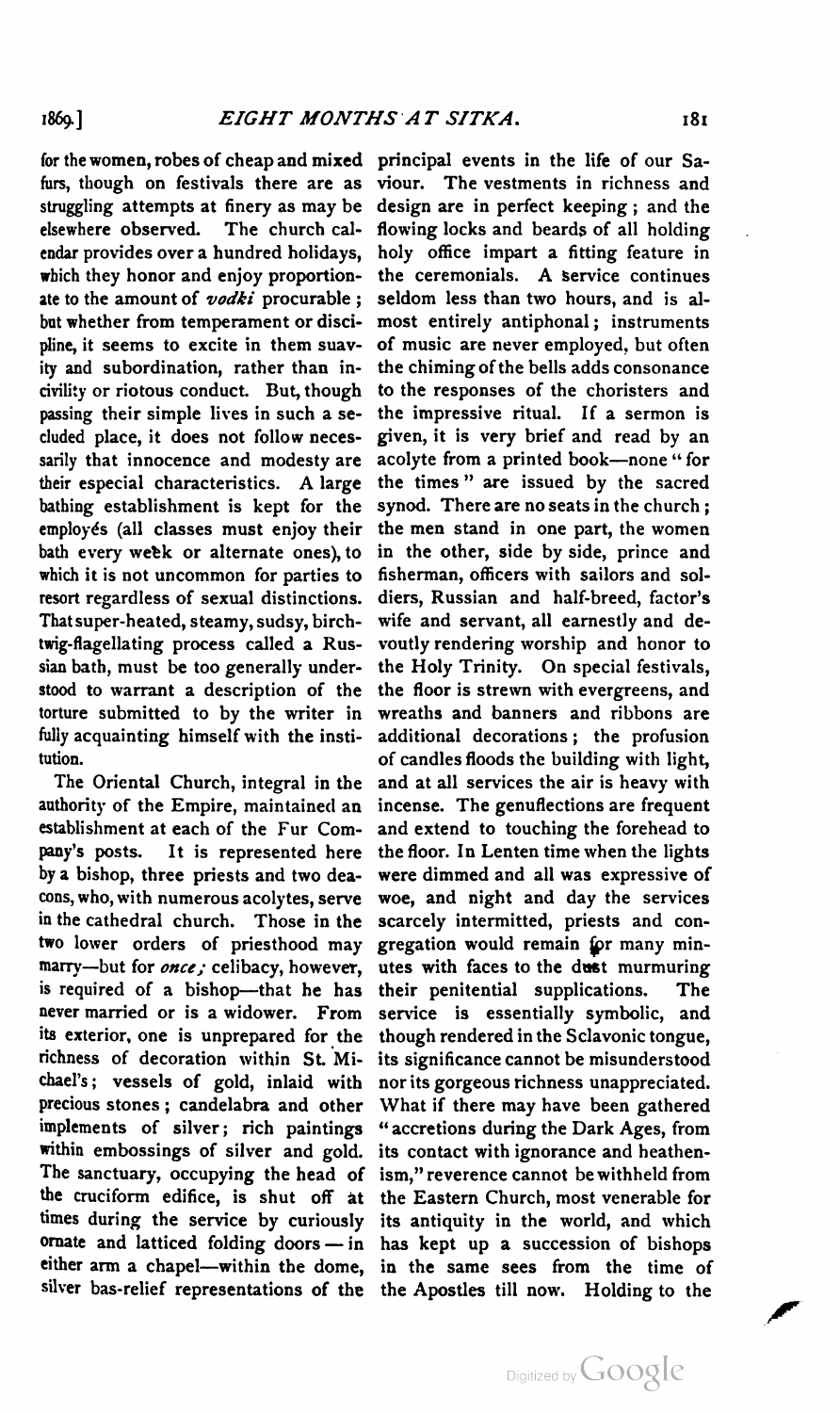mas was observed with magnificent it, in resemblance to the old classic cus festivities, when from the laden Christ- which, after the interment, is returned day and carnival, and masking the stand decidedly a trying ordeal, for the cere ard amusement. But their gladdest fes tival was Easter, at which they enthu siastically portrayed their emotional and attendants, and all bearing lighted can religious transition from penitential dles, are met at the church door by a grief to hope and joy. Easter-even, at priest, who leads them to an altar be midnight, the bells chimed forth their neath the dome, where, after many genu liveliest, and the church, so long dark flections and responses, an elegant crown and funereal, blazed forth in dazzling is placed on the head of each and they light ; the congregation in gayest attire, each one bearing a lighted candle, seemed in the greatest exhilaration. " Christos vaskrasce ! " " Christos vaskrasce !" Christ is risen! was the inspiring refrain repeated and echoed over and over throughout their triumphal celebration which continued three hours, pleted by exchanging rings, drinking terminating with the ceremony in which, after the clergy, each of the laity ex changed with the bishop the salutation Christos vaskrasce ! and a kiss upon each cheek and the chin: after which the same was interchanged generally among the congregation, promptly and cordially, uninfluenced by station or condition. All Easter-week the bells seemed never to cease chiming, and, as the days were sunny and balmy, the populace would stroll down by the river, . very interesting and unusual, the festi and, with the inseparable tea-apparatus. vals and ceremonials are too numerous arrange a picnic and follow with sylvan sports, quite irreconcilable with ideas of ating. an hyperborean clime. Of the peculiar ities in the sacraments and rites, bap- gled along the water front are about tism is celebrated at home to avoid ex-<br>fifty square log huts or lodges compris posure to cold, as the child is stripped ing the Indian village. Within them, Frame to see, as the sime is surpped ing the multin village. Within them<br>and three times immersed. The name for the most part of the time, the popu is then bestowed by the priest, and is lation of about 1,000 are squatted, and supposed not to have been before re- in all stages of dress and undress, from

Iulian calendar, the Russian dates are vealed even to the parents. At funertwelve days later than ours of the Gre- als the corpse is borne in an open coffin gorian, and their Sunday commences at over evergreen boughs, strewn from the sunset on our Friday ; but on both holy residence to the church, and thence to days full services are rendered. Christ- the cemetery; and there is carried with church ceremonials and merry domestic tom, a dish of rice cooked with raisins, mas trees the orphans and children of to the home and partaken of daily by the poor exacted cheerful tribute. Till the mourning relations while it lasts. Ash-Wednesday was a continuous holi A wedding is an elaborate affair, and mony requires nearly an hour for its per formance. The pair, followed by proper are then led slowly three times around the altar, reciting the obligations they are about assuming. It is the bride's privilege at any time before completing the third and last circuit, to withdraw from the engagement; that Rubicon passed, the plighting of troth is com from a goblet wine three times in alter nation, and then, after repeating their vows, they kiss the Bible, the cross, and their crowns ; the bride furthermore kneels, and thrice crossing herself be fore the image of the Virgin, kisses the feet. The ceremony terminates with a general embracing of the couple by their respective friends. On board every Russian vessel before sailing, high mass was celebrated, but though in general to warrant in this space even enumer

Outside a line of palisades, and strag

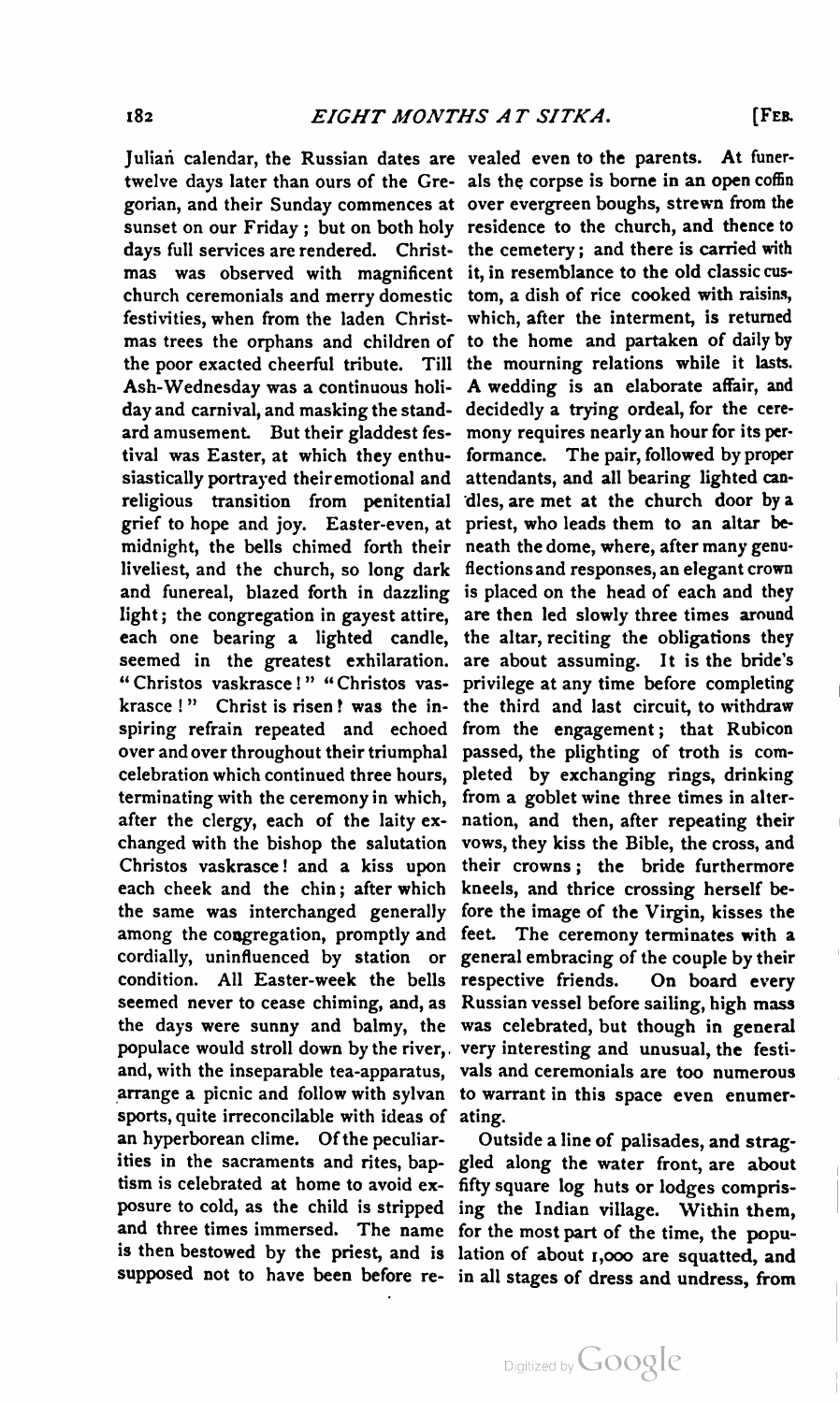while without a corresponding number paint or ornaments for their tawny bod of wolfish-faced dogs doze in day-time, and dolefully howl in concert through out the night. A disgusting and dis tinctive stench pervades the locality and all pertaining to it. A descriptive sum mary (which would apply to and in clude representatives of numerous other tribes, which from curiosity or for traffic thronged to the capital) must specify that they are indolent, besotted, dis eased, thieving, and offensively impo tent, When other means for procuring liquor fail, they may work. As a shag or gull is eaten with as much relish as venison, their hunting is graduated by convenience. They do not possess suffi cient ingenuity to manufacture curious trinkets. Laws and regulations con cerning the sale of spirits yet lack effi cient stringency, for never a day or night passed but were seen drunken Indians, or their disgusting orgies dis turbed the night. The Governor had been compelled, from prudential sanitary considerations, to separate and immure the sexes. Their thieving extends from adroit shop-lifting to stripping copper from ships' bottoms. It is most extra ordinary how their prowess and impor tance have been overrated ; they live on the coast or by rivers where fish abound, with no means of transportation save their rude canoes hollowed from logs ; to retreat from the coast would be but to starve ; they have no stock of supplies or ammunition, and possess but a few guns, and those ill-conditioned ones, conducted to the principal chief's and of obsolete pattern. Distinct and lodge with great clamor and rejoicing, dwindled tribes, all unallied and gener- were admitted to a grand hoo-doo, ally tamely warring with each . other, which signaled and completed the con occupy the insignificant villages referred ferring, *secundum artem*, of the degree to. The Russians were first astonished of medicine-men and bestowal of the at our force sent to occupy the territory, power of sorcery. Some certain ani

verminous blankets to a coating of soot ; ant gutturals ; they make no stint in so much larger than they had ever main- mal is held sacred by every tribe; this tained, and then drolly amused that " emblem," with the Sitkans, is the reenforcements should follow! The crow, and consequently those confident language of the Sitkans differs from the and garrulous birds sit at ease and caw Chinook, and is a succession of unpleas- in doorways and on window-sills. Their ies, though many went through the win ter barelegged and barefooted. The bodies of their dead are burned and the ashes preserved in small hive-like struc tures at the rear of the lodges, adorned with paganish art; some of the ashes. however, are mixed with soot, which the relatives smear over their faces (to wear, not to be washed off), and this, with closely-cropped hair, constitutes their garb of mourning. The medicine-men possess perquisites superior to the chiefs ; the ceremony of constituting their office is termed *tomanoss*, and was witnessed at the coldest period in the year. The aspirants, some thirty young ' bucks, had been kept fasting and prac tising incantations for two days, until wrought up to an almost frenzied condi tion, when they were brought out, and in the presence of the entire population, stripped and plunged into the harbor ; after remaining in the chilling water ten or fifteen minutes, they were called out and set to whipping each other, which they did vigorously and competitively ; then into the water and out again for "a course" at the hands of the "Board." This process continued an hour, and re sulted in the " plucking" of about twothirds ; the others returned to resume their heathenish charms and maintain the fast. Next day the water and whip ping tests were repeated and continued until one-half of the remainder of the " class" " bilged"; then the enduring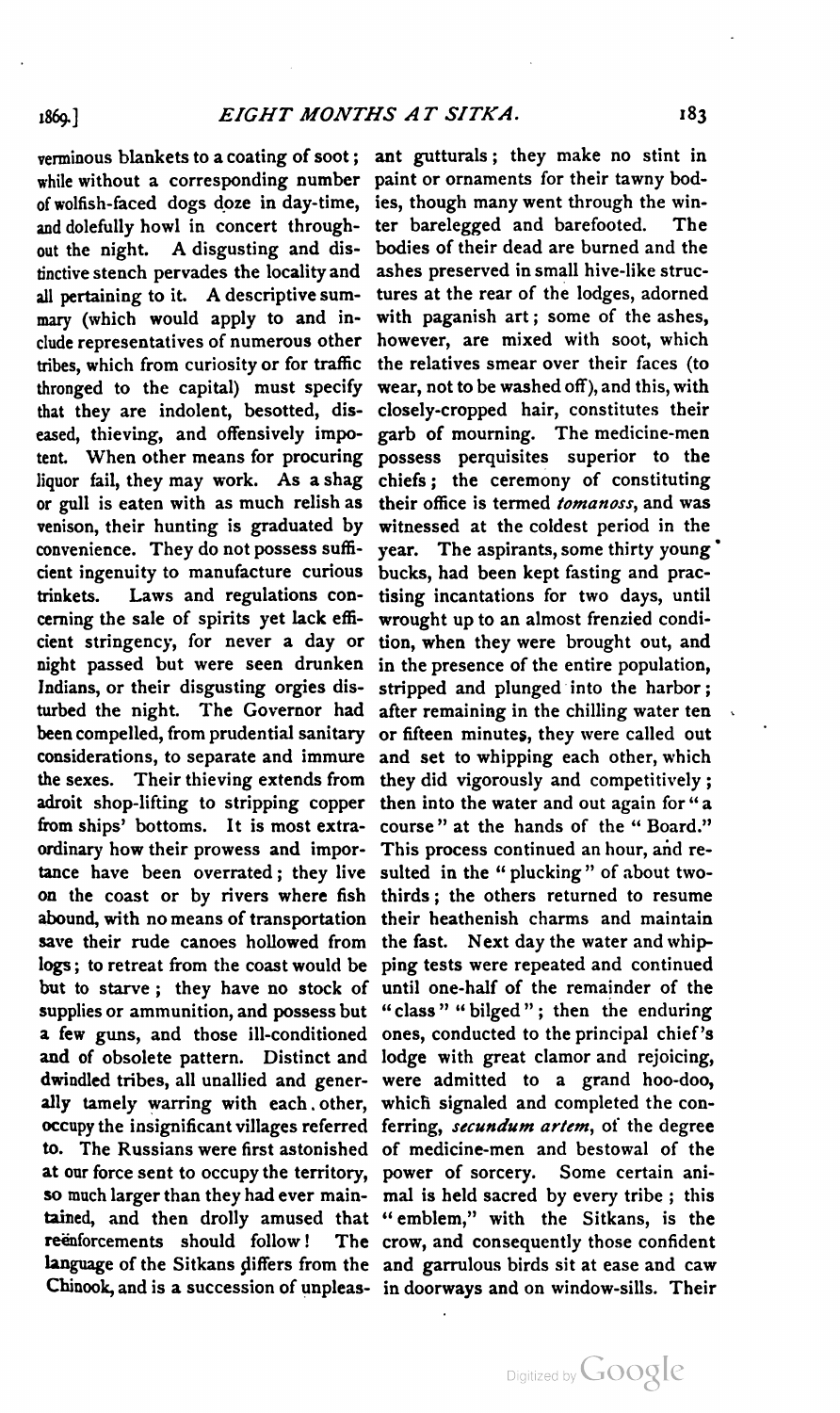vocation of scavengers now protects them rather than the superstitious indul gence sanctioned by the Russians.<br>Slaves are held among the tribes—cap-Slaves are held among the tribes-cap-<br>tives and their descendants-and the Dahomey custom of sacrificing them. at the deaths of their owners or chiefs, still prevails. During the past few years the Russians had been accus tomed to ransom the victims by ample outlays of stores and ammunition ; since the advent of the Americans, one se lected for the pyre took refuge and ob tained protection within the garrison.

It requires an extensive stretch of the commonly accepted opinions concerning climatic characters, to appreciate the peculiar conditions at Sitka, so usual is it to fancy isothermal lines united and continued with those of latitude. Fol lowing the parallel fifty-seven degrees thirty-five minutes (that of Sitka) east ward, it crosses the floes in Hudson's Bay, the northern part of frigid Labrador, and passes within less than two degrees of Greenland's icy shore ; but the isother mal line extended, emerges at, or below, the capes of Virginia; as well might Chesapeake Bay be cited as the region of icebergs and the habitat of the wal rus and polar bear, as Sitka Sound. A great stream of aqueous vapor perpetu ally rising from the western waters, and borne over that part of the Alaskian coast, maintains a high mean tempera ture and of moderate range. Striking the vast mountain barriers, condensa tion as constantly results, and that its product, rain, does not continuously de scend, is but from meteorologic acci dents, which deflect the currents and vary the susception of the condensing surfaces. Those "little accidents," however, are not of frequent occurrence. Statistics may show that in other locali ties a greater amount of water falls during the year, but at none could be recorded more frequent showers. In winter, even, the fall of rain greatly exceeds that of snow. Nor is there any considerable were less frequent than we had inferred,

product of ice ; upon the artificial lake but seven inches formed, and that po rous and unmarketable. Glenboke (deep) Lake, beyond the first eastern range, remains open except about the shores. In the harbor once only was noticed <sup>a</sup> few thin patches of ice, not sufficient, however, to retard a boat's progress. Beyond gardening, no agricultural at tempts had been made, and it is yet to be demonstrated if they are unadvisable. In that alluvial soil trees attain tropi cal dimensions, and the thickets are al most impenetrable ; and to meet the most distant advance of spring, the grasses and wild flowers spring forth with astonishing forwardness.

Before the ships which transported our expedition had discharged their cargoes, there occurred a storm unprece dented in the memory and traditions of the inhabitants, reports of which were ominously mingled in the accounts of the inauguration of the new domain. It was terrific ; bursting forth suddenly in the full fury of <sup>a</sup> northern storm—strand ing ships, razing buildings, besoming the coast. After that, and until the vernal equinoctial, winds were not more violent than at lower latitudes on the Pacific. In midwinter the daylight was diminished to six hours and a few min utes' duration. For weeks neither sun, moon, nor other heavenly body would be visible. In best weathers the diurnal light, for a good portion of its continu ance, but faintly streamed forth from behind the mountains, where the mists drift and dull clouds hang. Lacking the stimulus of light ; the dampness af fecting animal spirits barometrically; intercourse with the outer world almost cut off; restricted, necessarily, in exercise ; even gustatory sense palled by<br>unchanging diets of game---through such an hibernation "the contented mind" might brave nostalgia, but the sensitive body scarcely hyperemia !

Exhibitions of the aurora borealis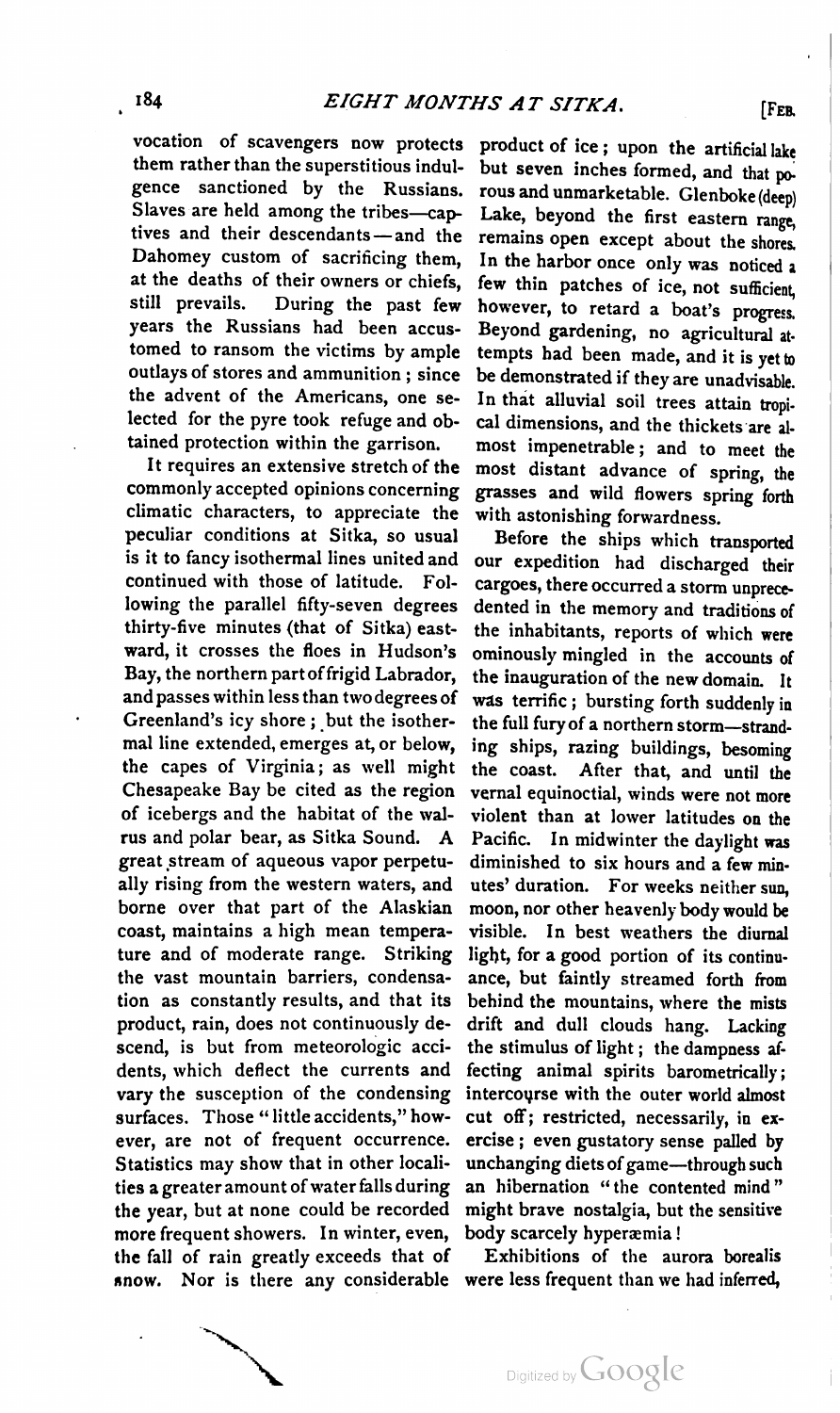but on one occasion, late in spring, oc and pamphleteers, from the marvellous curred a display exceeding our excited expectations. Brilliant and symmetrical arches first spanned the heavens ; then, rows of perpendicular flaming columns extended up from the horizon as if in support ; then, again, all would dissolve, glide off, or sink down among the side scenes the mountains provided. Next, from a glowing spot at the zenith, con centric discs diverged, rapidly revolv ing, expanding, contracting, interming ling; some whisking away from the nucleus and waltzing off across the sky, and all displaying lustrous variations of the prismatic spectrum, from faintest amber to deepest, softest violet. The morning's advancing light dimmed those gorgeous pyrotechnics of nature ere our enjoyment approached satiety.

The change of season from damp and darkness to light and warmth, seemed more marked and genial in influence than that which in lower latitudes tardily dispels the snow and frosts, and difficultly lures spring from the lap of winter—the daylight expanded so rapid ly ; the foliage so promptly and grate fully responded to the warmer showers ; the animating industry of the fisherman preparing their tackle for a harvest and honors. scarcely short of the miraculous ; the incessant clanging of the augmenting swarms of sea-fowl ; the long lines of wild geese (dwindled to faintest trace on the southern sky), returning to their native fastnesses—all, were not less ex hilarating than diverting. By the last of May there was no night ; the evening and morning twilights intermingled and merged into the day, and all through the twenty-four hours were heard the cheerful chirpings of the migratory sing ing birds.

Concerning the products and re sources of our new possessions outside Baranoff and adjacent islands, the writer obtained no more reliable information than that which has been collated and

Vol. II.—13.

recitals of voyagers, hunters, and Indian traders ; but with such tangible evidence as the fisheries afford, and the packages of valuable furs which fill warehouses and laden ships, and such a vastness of forest surrounding, one is at a loss as to what is not credible.

Nimrodian excursions, necessarily undertaken in boats and often conducted for leagues, beyond the usual successes, discovered to us many rare, and some unrecognized, ornithological specimens, and afforded wonderful varieties of scenery. In one mazy region we landed and visited the (to the Russians) famous Klutchy—a series of hot mineral springs issuing from the rocks at least fifty feet above tide mark, and with a tempera ture of one hundred and forty-eight de grees, Fahrenheit. Suitable buildings were erected there by the Fur Company, whither were sent intractable cases of rheumatism, scorbutic and other diseases common to the climate, and the report is unvarying of benefits experienced.

extensively circulated by correspondents in the incipiency of colonization, though To this changed dominion flocked in amplest proportion, a herd of all sorts and conditions of men —Alaskan pio neers, aspirants for colonial emoluments Before our first sunset gun was fired, their preëmpting stakes dotted the ground, and ere long they had framed a city charter, devised laws and remunerative offices, and by an election, at which less than one hun dred votes were mustered, gave public ity to, and inaugurated their schemes. Their squatter claims were confirmed and recorded ; next cropped out a judi ciary. Though first confined to disputes among themselves, it soon extended to passing final judgment in cases involv ing life and liberty, and even in matters of nice international complexity, utterly ignoring in act and appearance the mili tary presence and only legally consti tuted and competent authority. Some such a course, perhaps, is unavoidable